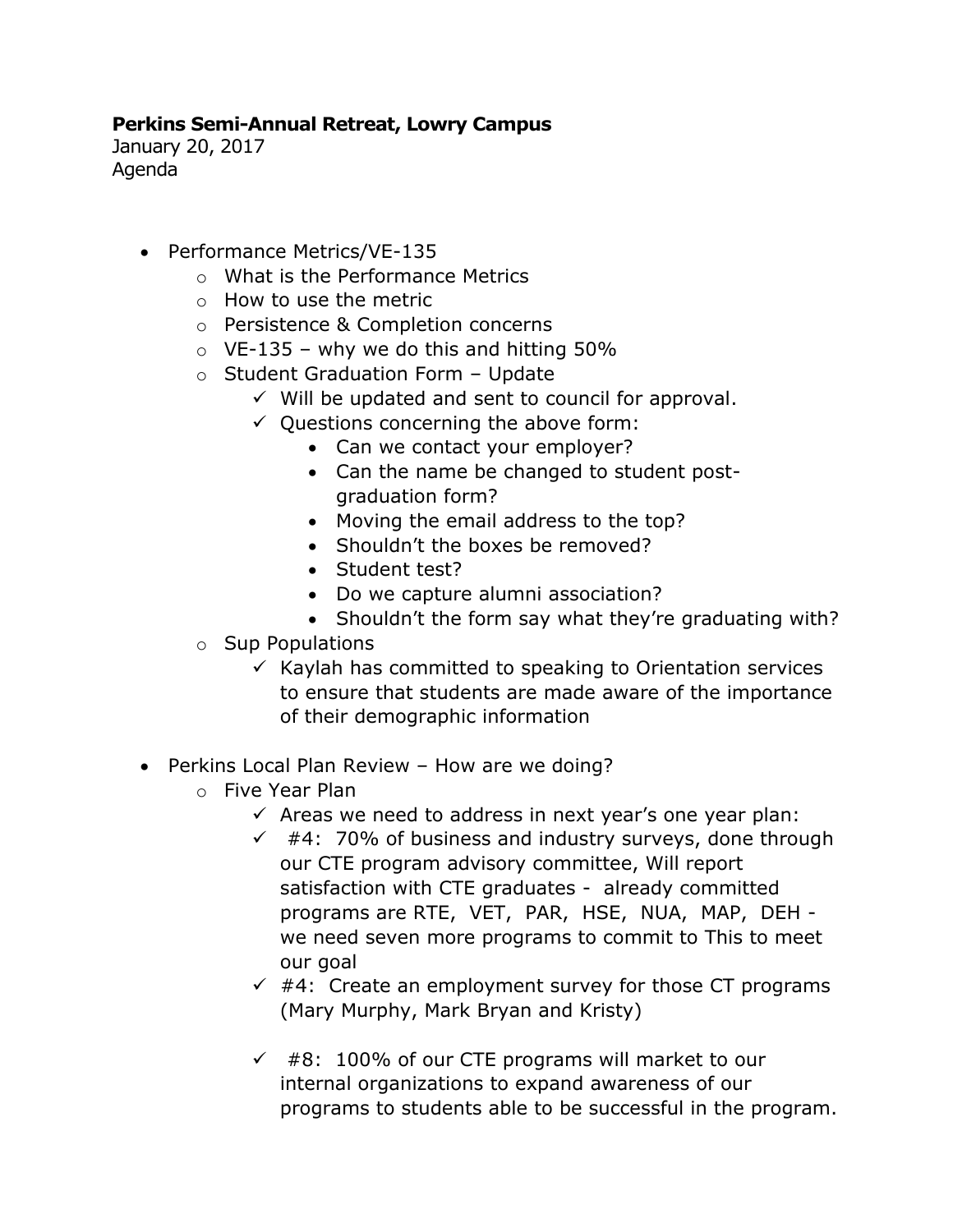- we would like a more systematic engagement with advisers for this.

- $\checkmark$  #11: Even though we meet the standards set here, we have agreed to introduce a career interest survey like the one on the website college in Colorado to our web. Dustin and MaryAnn Will be consulted on this.
- $\sqrt{411}$ : Filling of interest form and creating a career survey(College in Colorado)
- $\checkmark$  #12: at least 40% of our CCD faculty professional development funds will be used for CTE programs to engage in professional development - we had received information that the TLC professional development grant fund still had \$20,000, and we had committed to trying to spend that down.
- $\checkmark$  #12b: Sending email to Kaylah and Cynthia so that the issue will be followed through.
- o One Year Plan
	- $\checkmark$  We discussed that this will need to be written this spring and that we will be assigning subcommittees to it. Everyone is advised to keep their strategy handout as that is essential for fulfilling this requirement.
- o Plan Improvements
	- $\checkmark$  We discussed the process for the local improvement plan, and everyone committed to responding quickly when that email goes out.
- New Plans of Study
	- o CCCS Requirements
		- $\checkmark$  We discussed that CC CS has changed their plan of study template and all programs are committed to having their program on the updated form by the end of contract the spring.
		- $\checkmark$  Once forms are in, Christine Smith-Olsey will link them to the degree works portal
		- $\checkmark$  P PCC uses this in marketing, and we will look at that in our April/May meeting.

\*\*\*\*\*\*\*\*Shannon will send Kaylah the meeting details regarding Tuesday 24<sup>th</sup> of January.